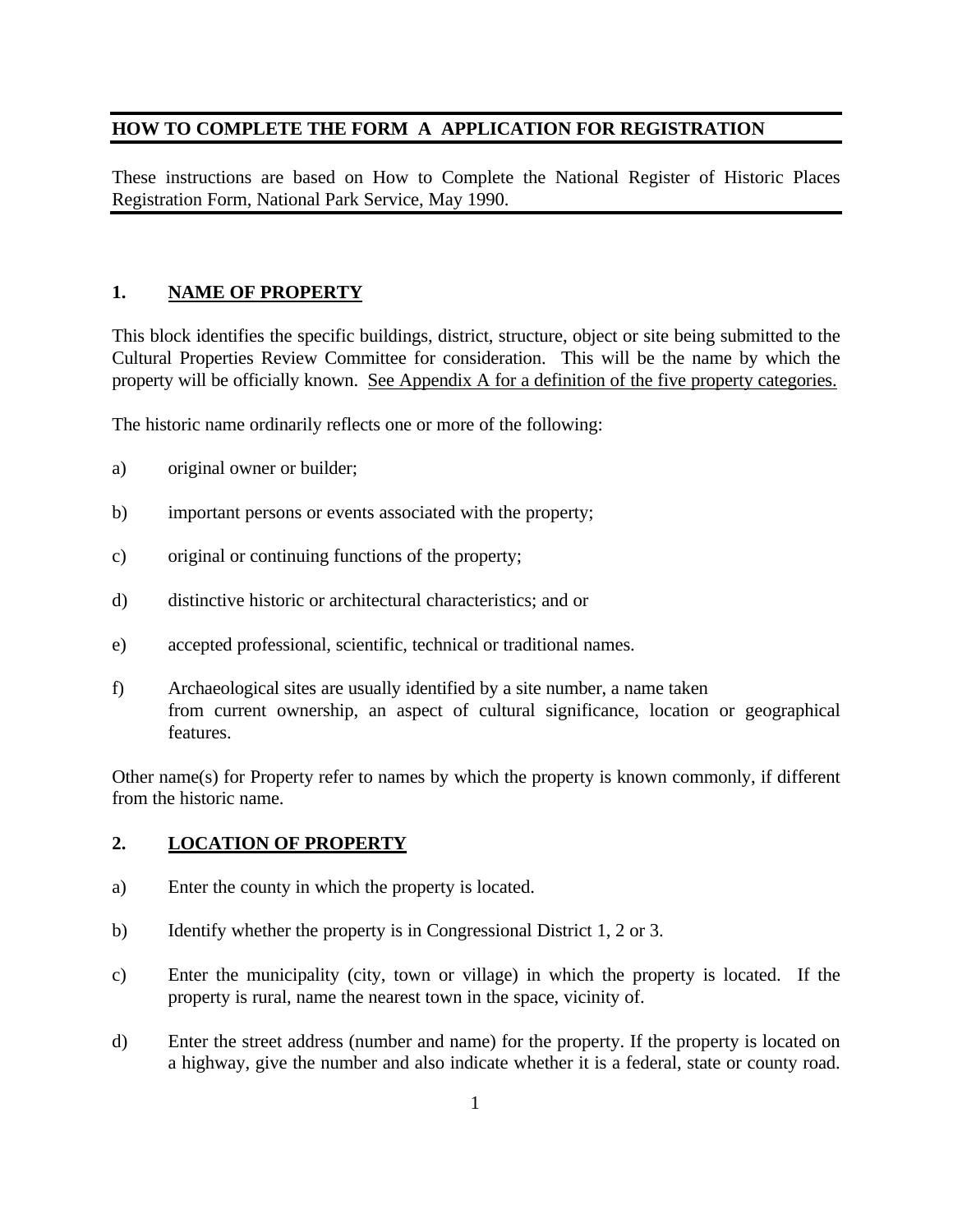If the property does not have an address, describe its location by the nearest roads. For example, on state road 451, one mile west of the junction of 451 and Monticello Road. - Please do not use a post office box number in the LOCATION space.

# **3. OWNERSHIP OF PROPERTY**

Check the appropriate box for private, state, federal of multiple ownership. For districts check multiple. For individual buildings, structures, sites and objects, enter the name and mailing address of the owner(s) of record. For districts with fewer than 50 owners, enter the name and mailing addresses of all owners. Use a continuation sheet if necessary. Please do not forget zip codes .

If there is a tenant, occupant, manager or contact other than the owner(s), please enter his/her name and address.

# **4. ACCESSIBILITY OF PROPERTY**

Open to the public refers to commercial, institutional or publicly owned structures that are open regularly. Residences, although visible from a public right-of-way, are not open. Archaeological sites are not open to the public and their locations are confidential, except in cases such as National and State Monuments.

## **5. LOCATION OF LEGAL DESCRIPTION FOR PROPERTY**

Specify the courthouse, registry of deeds, etc. and address where the legal description is located.

## **6. CATEGORY OF PROPERTY**

Check the appropriate space. Check one space only. If you are completing the Form A for an individual property that is already part of a district, please enter the name of the district. Although collections are registered in the State Register of Cultural Properties infrequently, they are eligible for registration, therefore the category is included here.

## **7. PRESENT USE OF PROPERTY**

Check one or more as appropriate.

## **8. PRESENT CONDITION OF PROPERTY**

Check one or more as appropriate.

# **9. PRESENT AND ORIGINAL PHYSICAL APPEARANCE OF PROPERTY**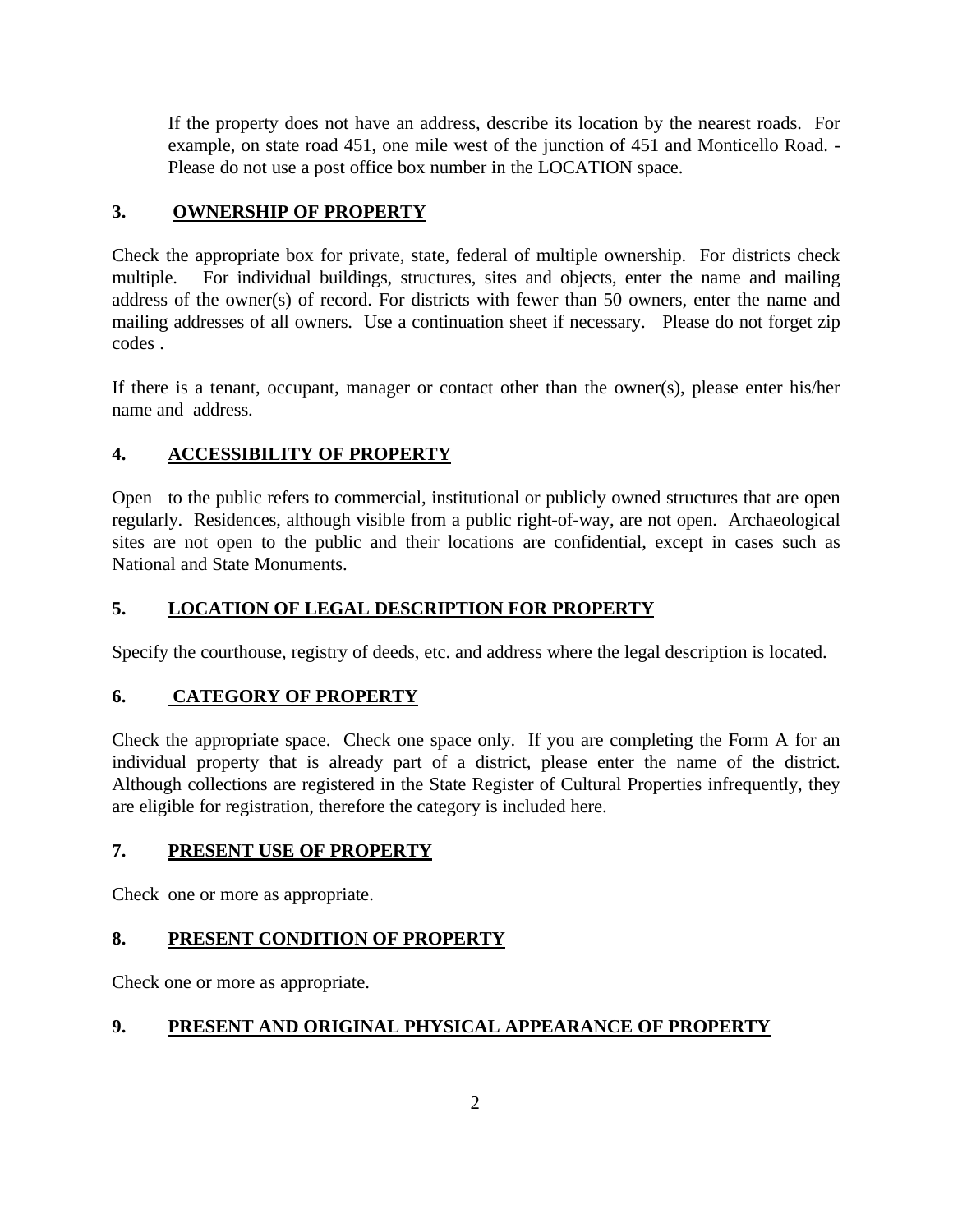#### a) Building, Structure and Object

Individual buildings, structures or objects should be described as completely as possible. Unique details and/or special features should be noted and should be visible in the accompanying photographs. If local architectural terms or styles are used, they should be accompanied by a description or explanation.

- b) It is appropriate to include the following types of information in descriptions of buildings, structures and objects:
	- 1) Type of building (dwelling, church, store, mill, etc.)
	- 2) Building placement (detached, row, etc.)
	- 3) General characteristics:
		- Overall shape of plan and arrangement of interior spaces (linear, square rectangular, irregular, etc.)
		- Number of stories
		- Number of vertical divisions or bays (windows, doors)
		- Construction materials (brick, frame, masonry, etc.) and wall finish (kind of bond, coursing, shingle, etc.)
		- Roof shape (gabled, hip, shed, etc.)
		- Structural system (balloon frame, adobe, post and beam, reinforced concrete, etc.)
	- 4) Specific features, including location, number, and appearance of: porches (verandahs, stoops, attached sheds, etc.) windows, doors, chimneys and dormers.
	- 5) Decorative elements such as corbels, columns, copings, sidelights, window surrounds, etc.
	- 6) Major interior features contributing to the significance of the building: stairs interior trim, including mantelpieces and wall coverings, hardware floors, lighting fixtures etc.
	- 7) Number, type, description and location of outbuildings, as well as dates of construction, if known.
	- 8) Other manmade elements (roadways, contemporary structures, landscaping) included within the nominated area.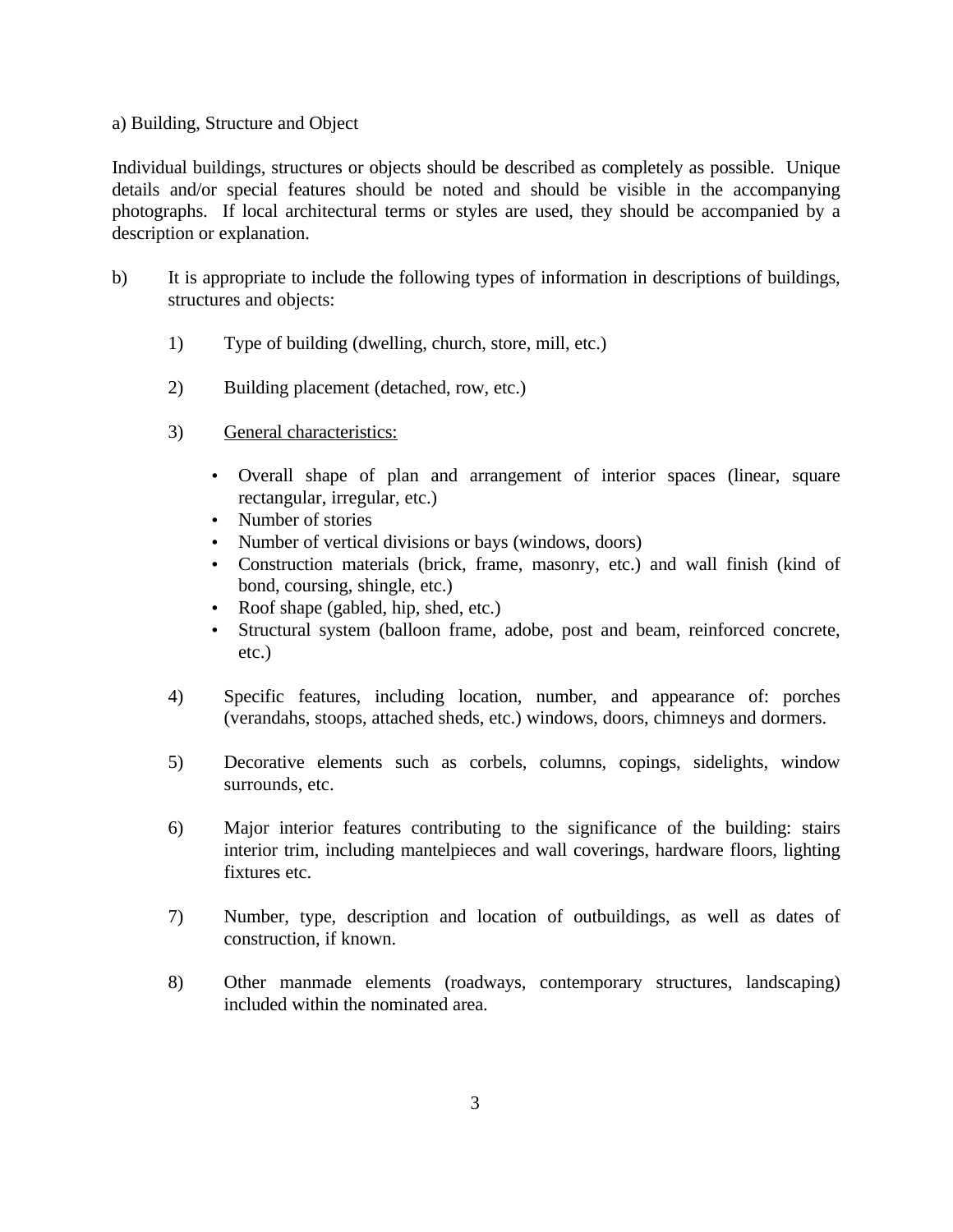9) Describe all alterations and additions to the property as completely as possible. This includes second-story additions, porch additions, changes in wall surface, demolition of any part of the property, window and door changes, roof changes, etc.

#### c) Historic Site

The present condition of a historic site and its environment should be described. The overall integrity of the site - the degree to which the setting is a visual reminder of the events and activities that took place there should be thoroughly discussed in the nomination. Describe any cultural remains or other manmade evidence of the significant event or activity and the type and degree of alterations to natural and cultural features.

- d) Archaeological Site
	- 1) Site type such as habitation site, agricultural site, etc.
	- 2) Period of time and cultural groups represented by the site.
	- 3) Vertical extent of cultural deposits.
	- 4) Material remains, such as artifacts and structures.
	- 5) Environmental setting of the site.
	- 6) Extent and nature of any excavation, testing or surface collecting.
	- 7) Previous archaeological investigations.
	- 8) Current and past disruptive influences.
	- 9) Any standing or ruined structures or buildings, either historic or intrusive.

#### e) Architectural and Historic District

When a district is nominated for its architectural quality or historical associations, it is appropriate to include the following types of information:

1) General descriptions of the natural and manmade elements of the district such as structures, buildings, sites, objects, prominent geographical features and density of development.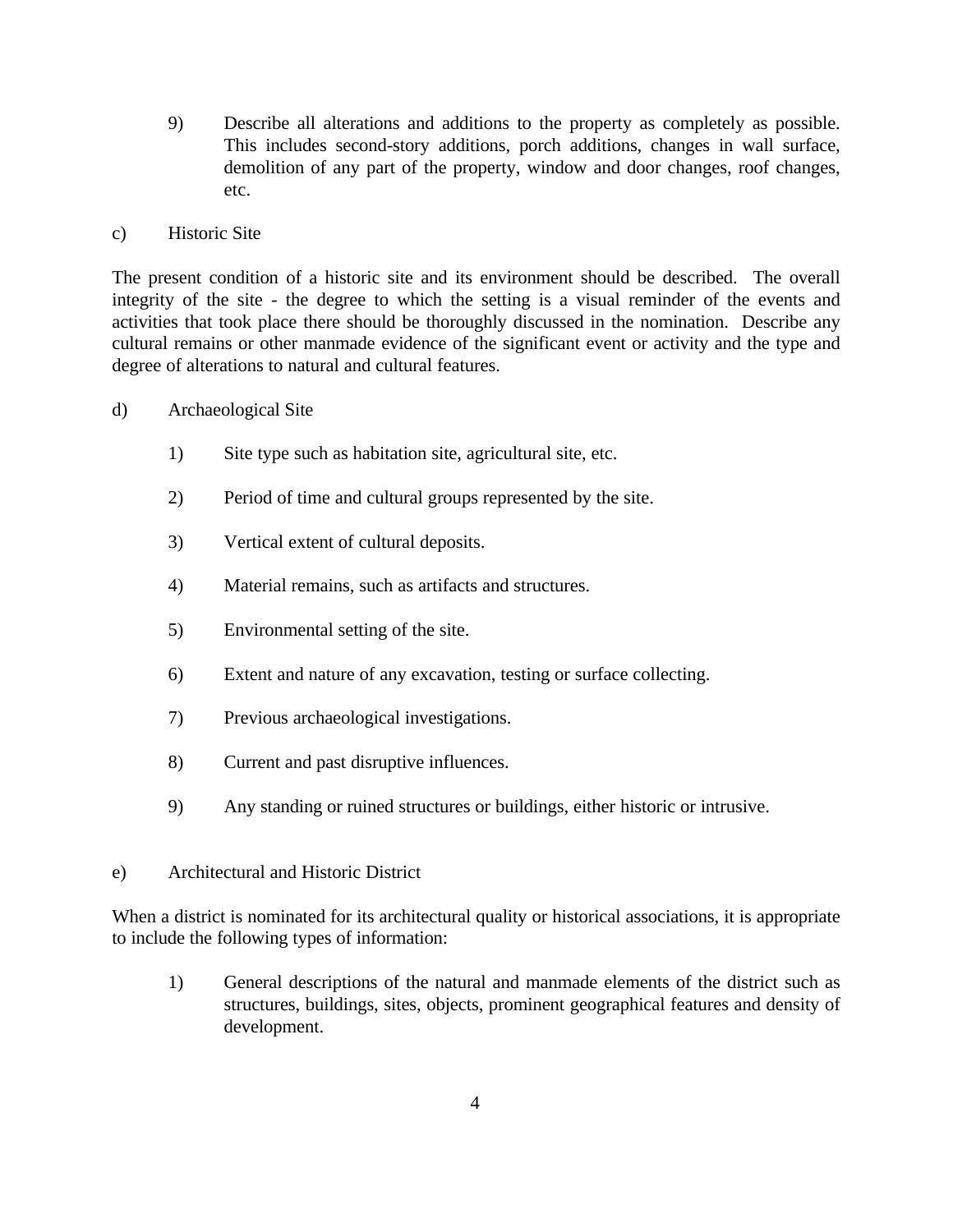- 2) General description of types, styles or periods of architecture represented in the district such as scale, proportions, materials, color, decoration, workmanship and design quality.
- 3) General physical relationships of buildings to each other and to the environment such as facade lines, street plans, parks, squares, open spaces, structural density, plantings, important natural features and the changes in these relationships over time.
- 4) General description of the district during the period(s) when it achieved significance.
- 5) Building types found in the district such as commercial, residential, etc. and the present and original uses of buildings.
- 6) General condition of buildings, restoration or rehabilitation activities and alterations.
- 7) Qualities that make the district distinct from its surroundings.
- 8) List of all buildings over 50 years of age that contribute to the character of the district with short descriptions where appropriate and a list of all buildings that are less than 50 years of age and/or are so altered that they do not contribute to the character of the district.
- 9) Provide a map that shows the exact boundaries of the district.
- f) Archaeological District

Identify individual sites within the area of their physical, chronological and historical relationship to one another. See d) for description information. Provide a to scale map that delineates the exact boundaries of the district.

## **10. SUMMARY OF PROPERTY DATA**

- a) Significant Periods/Dates Enter construction dates and/or dates when a property had its period of greatest significance for properties that are historically or architecturally significant.
- b) Use this space for dates and culture phases for archaeological properties.
- c) If known, enter the name of the builder or architect.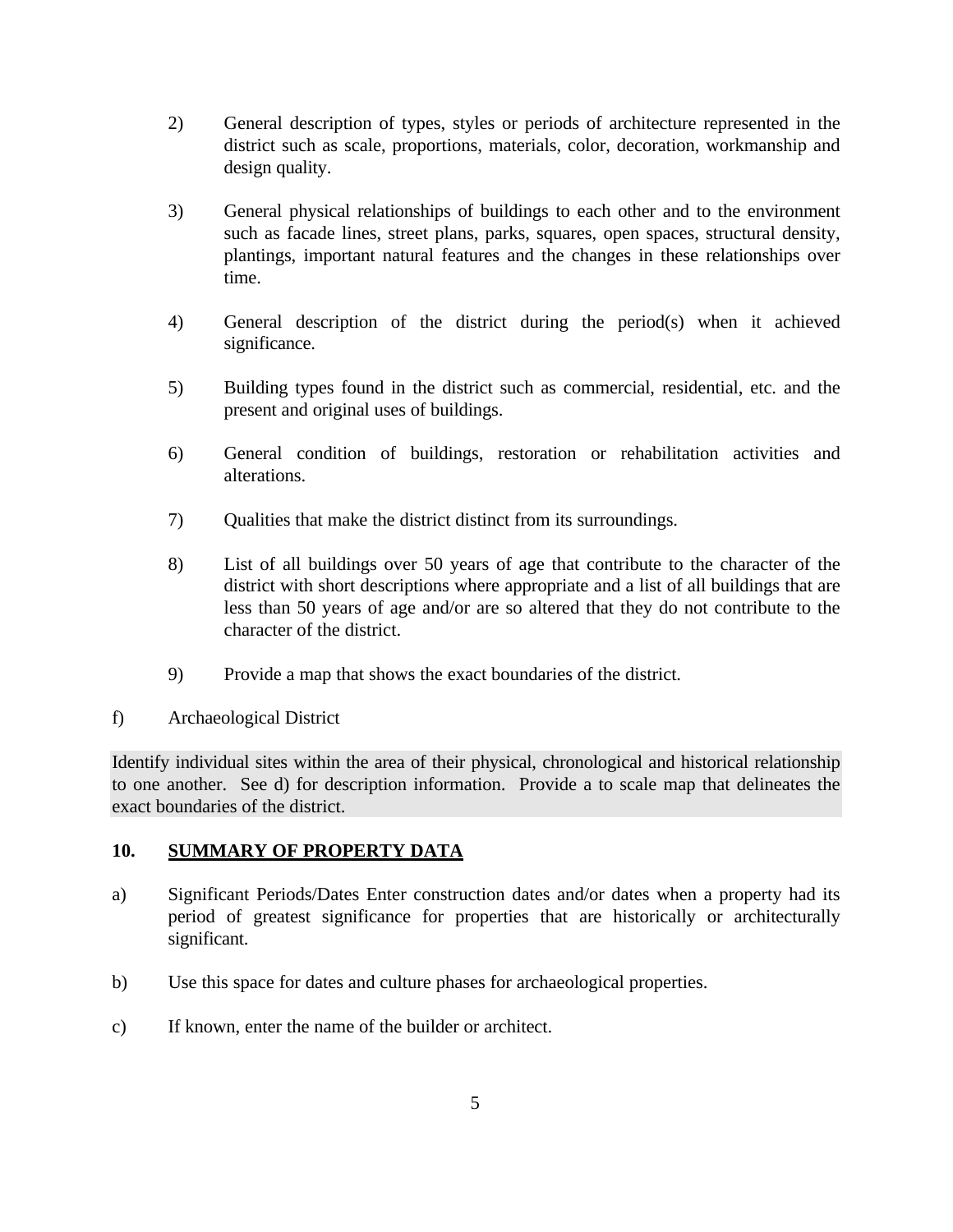#### **11. THEMATIC CLASSIFICATION**

Enter one or more area of significance for which the property is being nominated. Check those boxes only if specifically addressed in the statement of significance. If a property is being nominated for its associations with a significant person, list that name(s) under Other category.

#### **12. SIGNIFICANCE OF PROPERTY**

Properties are eligible to be considered for listing in the State Register of Cultural Properties if they meet the following criteria:

- a) Are associated with events that have made an important contribution to state and local history;
- b) Are associated with the lives of persons important to state or local history;
- c) Are good examples of distinctive characteristics of a style, type, period or method of construction, that represent the work of an architect or builder important in state or local history, that possess exceptional aesthetic or artistic values;
- d) Have yielded or may be likely to yield information important in prehistory or history. Please provide a narrative explaining the significance of the property being nominated including the following information as appropriate.
- e) Have integrity, are suitable for preservation and have educational significance.

Please provide a narrative explaining the significance of the property being nominated including the following information as appropriate.

- a) Building, Structure and Object
	- 1) If a property is being nominated for its significance in architecture, what are these qualities and why are they significant.
	- 2) How have alterations or additions contributed to, or detracted from, the significance of the property?
	- 3) If the property is being nominated for historical associations, does the existing property have an identifiable relationship to the history described? Does it retain sufficient integrity to convey the feeling of the historical period when it achieved significance?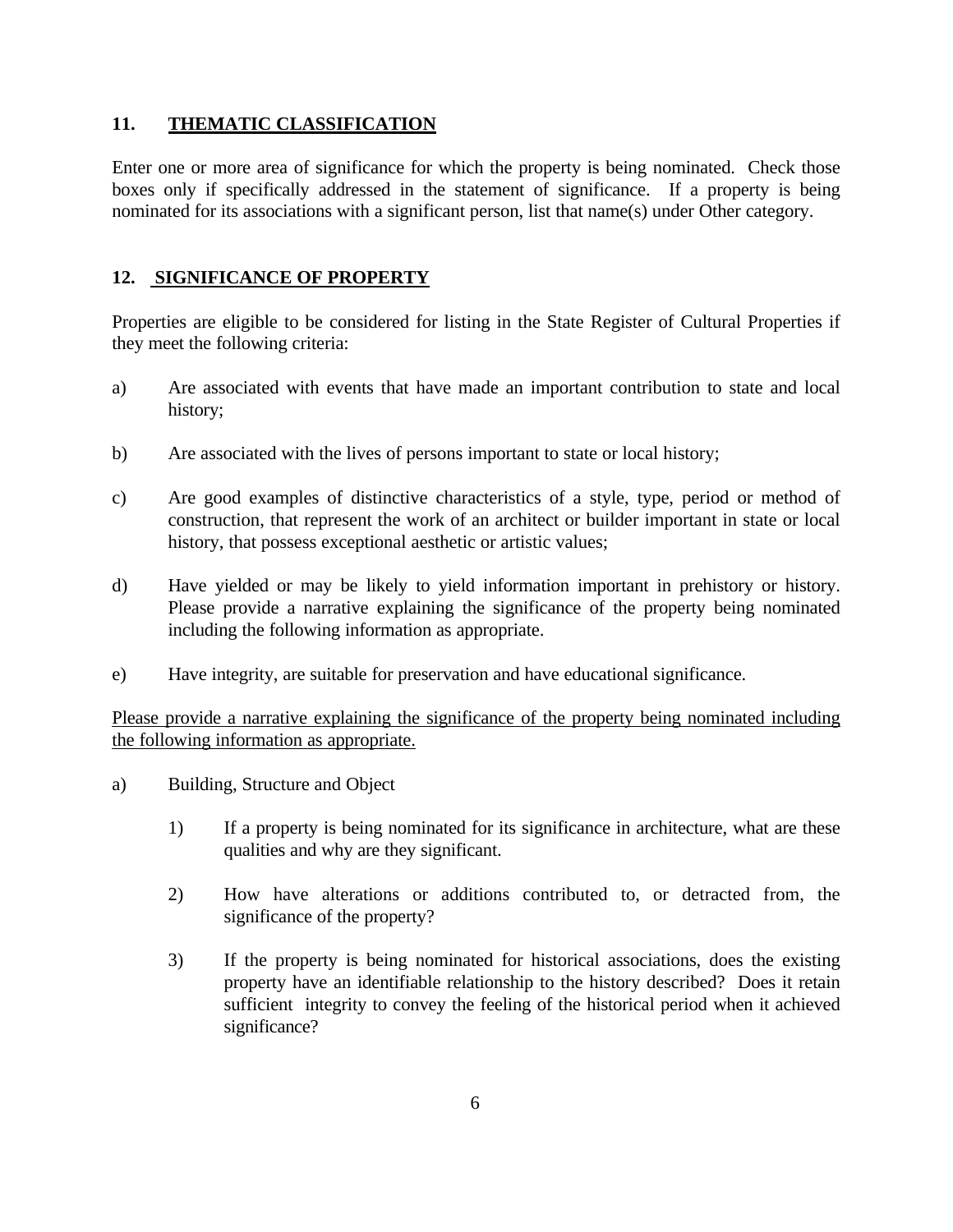- 4) If the property is being nominated for its associations with a significant individual(s), how long did they live there or how long were they associated with the property and during what period of their lives. Are there other properties in the vicinity which could represent these individuals equally well?
- 5) What was the property used for during the period it achieved significance?
- 6) Does the property have an important association with its location? For instance, what is its part in the history of the town or rural area that it is located in?
- 7) How does the property compare with similar resources in the state, region or locality?
- b) Historic Site
	- 1) How does the site relate to the significant event(s), occupation or activities that took place there?
	- 2) How have alterations (destruction of original buildings, change in land use or changes in foliage or topography) affected the integrity of the site?
- c) Archaeological Site
	- 1) What is the cultural context in which the property is considered significant? How does the site relate to what is known about the region's history or prehistory and other known sites?
	- 2) What kinds of information can the known data categories yield? What additional kinds of information are expected to be present based on the knowledge of similar sites:
	- 3) What is the property's potential for research? What important research questions does the data contained within the site have the potential to answer?
	- 4) How does the integrity of the property affect its significance and potential to yield important information?
	- 5) Does the property contain significant features or qualities for which it may be architecturally or historically important?
- d) Architectural and Historic Districts
	- 1) Are the origins and historical developments of the district clearly stated?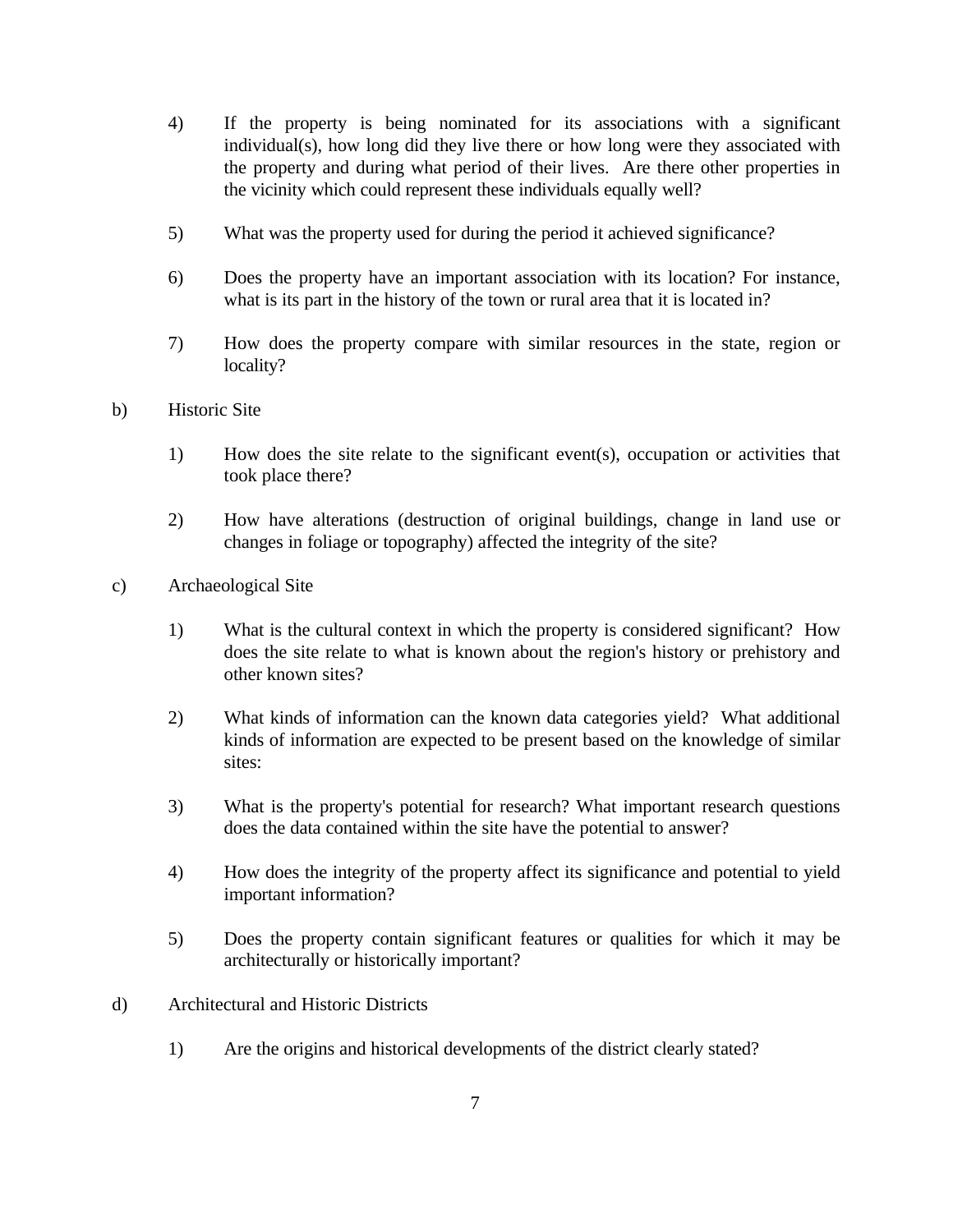- 2) How does the district convey a sense of historic and architectural cohesiveness? What are the physical features and characteristics that distinguish the district?
- 3) How have significant individuals and/or events contributed to the feeling of time and place? What period or periods of significance are reflected by the district?
- 4) How does the district compare to similar areas in the state, region or locality?
- 5) What preservation activities are there in the district? Are there any threats to the district from development or other activities?
- 6) How were the district boundaries chosen?
- e) Archaeological District
	- 1) A summary statement concerning the significance of individual sites that together give the district cohesion as a unit of study. Reasons why the sites should be considered collectively as a district rather than individually. Categories of data that might be derived from study of the district that would not be derived from individual sites within it.
	- 2) An evaluation of the data categories (cultural features, natural environment, etc.) represented in the district and a discussion of the adequacy (known or predicted) of the data base to pursue research questions. Include a list of important research questions this specific district has the potential to answer.
	- 3) Individual site summaries which illustrate the range and data values of each contributing and non-contributing site within the district.
	- 4) Be sure to include a map showing the exact boundaries of the district.

#### **13. BIBLIOGRAPHICAL REFERENCES**

List the sources from which the information on the form was compiled. Use a standard bibliographical style listing author, full title, date and location of publication and publisher. For an article, list the magazine or journal from which the article was taken, volume number and date. For newspaper articles give the name of the newspaper, name of the article (if any), date, section and page number. For unpublished manuscripts, give the author's name, title, and where copies are available. Interviews should include name of the interviewee, date and place of the interview. Letters should include names of the addressee and respondent and date of the letter.

## **14. GEOGRAPHICAL INFORMATION**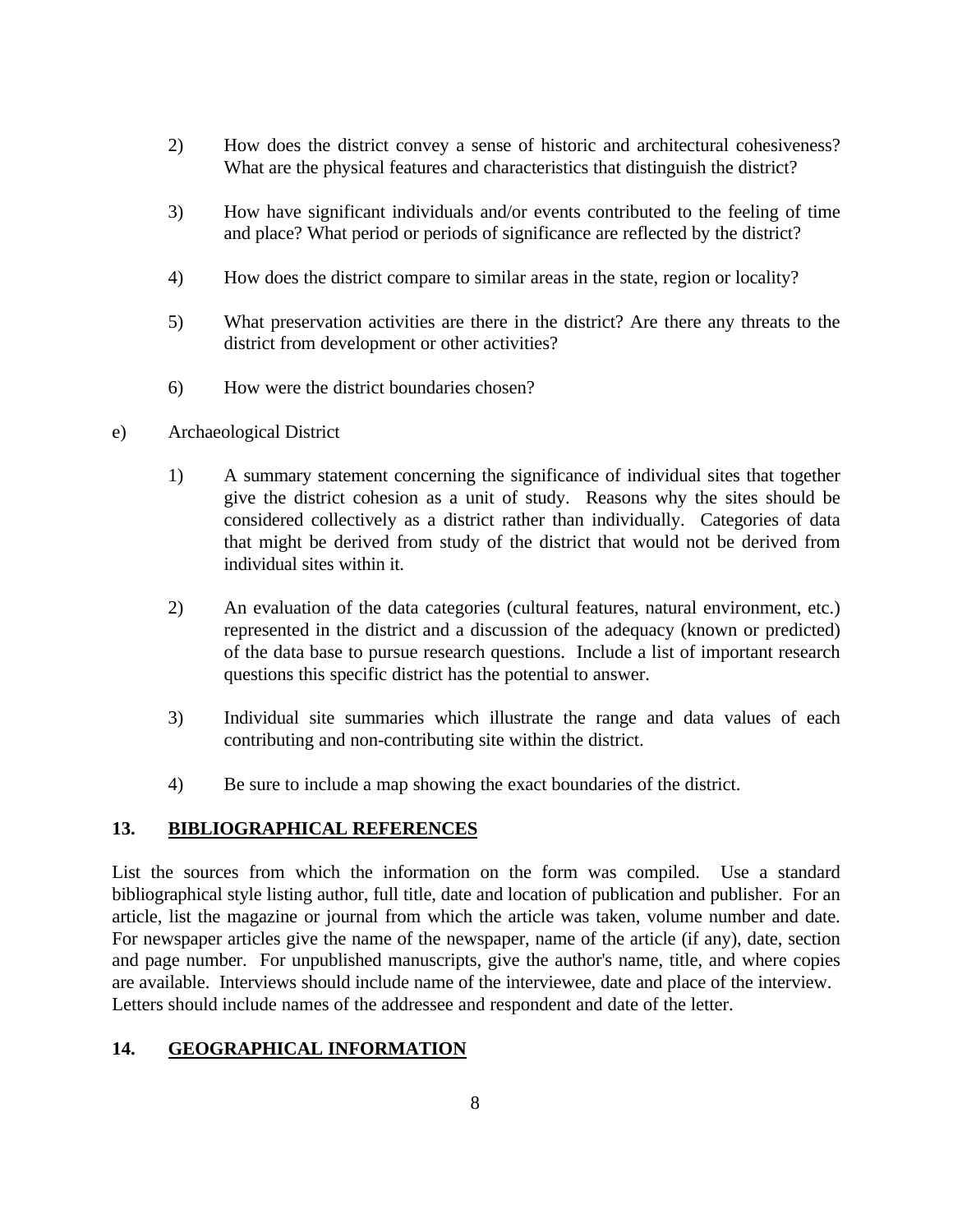This section defines the location and extent of the property being nominated and explains why boundaries were selected.

- a) Map Reference: United States Geological Survey maps may be available for reference or purchase at Bureau of Land Management and Forest Service offices, city and county offices, office supply stores, engineering and surveying supply stores and outdoor outfitting stores. If you cannot locate a USGS map for your locality please note this on the form.
- b) Legal Description: Section, township and range should be on property deed records.
- c) Lot, block and plat: If your property has been platted, the lot and block numbers and plat name should be on the property deed records.
- d) Acreage of Property: This information should be on the property deed records. If the property being nominated is a district of site, the acreage can be estimated on a USGS map.

## **15. VERBAL BOUNDARY DESCRIPTION**

If the property being nominated is platted, lot and block numbers and plat name, or subdivision name are appropriate. For districts or sites, boundaries may be drawn on a USGS map or a sketch map (drawn to scale) with the exact boundaries drawn may be used. For districts in a city, a city map may be used. For rural properties, a rectangle may be drawn around the buildings), giving the number of feet on all four sides.

## **16. APPLICATION SUBMITTED BY**

Complete this section with the appropriate information. Recent photographs of the property being nominated and copies of historic photographs, if available, must accompany the nomination. Black and white photographs are preferred. Please include the name of the photographer, the date of the photograph, the location of the photographic negative and the direction of the camera.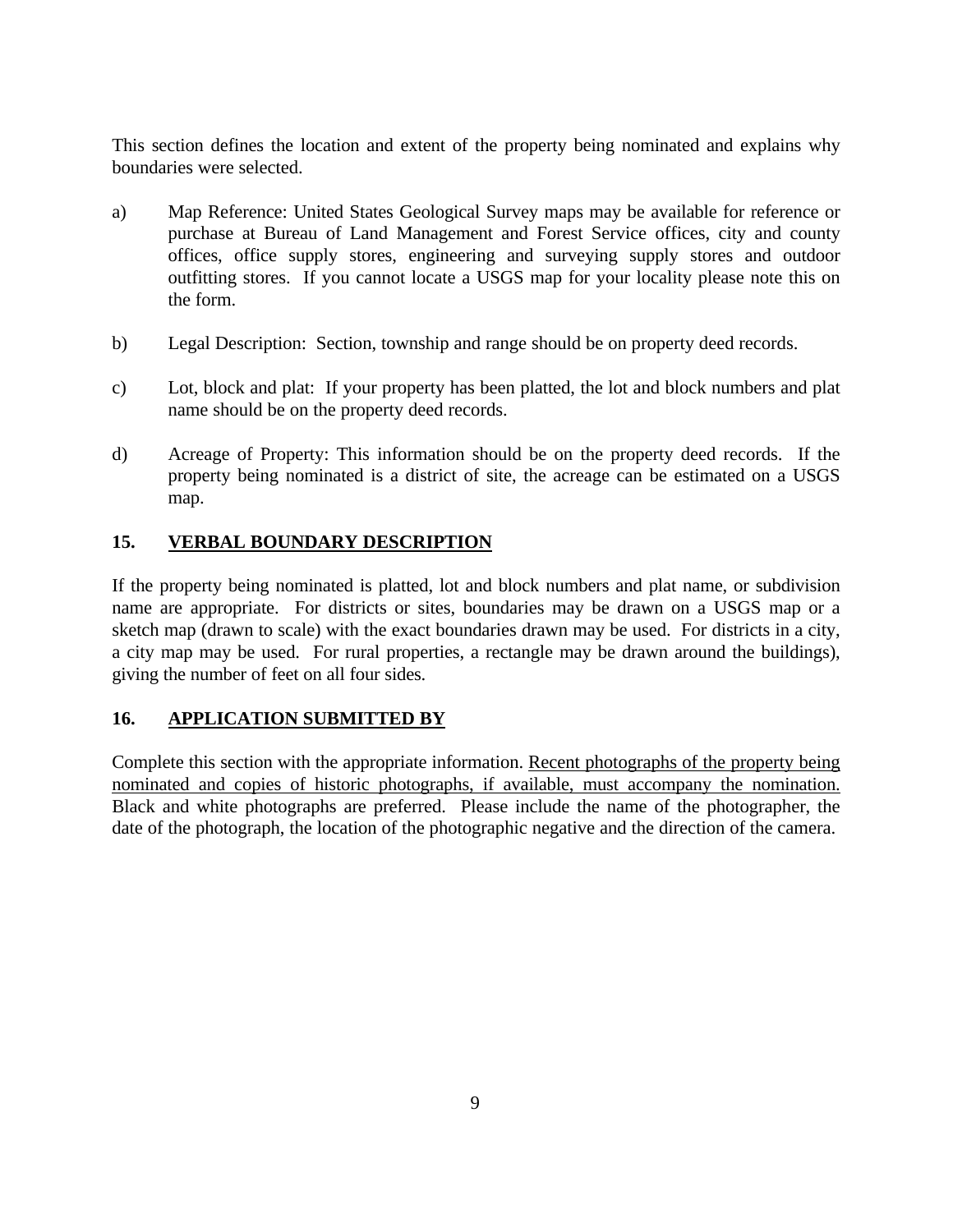#### APPENDIX A

#### CATEGORY OF PROPERTY

- **Building:** A building such as a house, barn, church, hotel, or similar construction that is shelter to an form of human activity. The term may also refer to a historically and functionally related unit, such as a courthouse and jail or a house and barn.
- **Site:** A site is the location of an important event, a prehistoric or historic occupation or activity or a building or structure, whether intact or ruined where the location itself possesses historic, cultural or archaeological value regardless of the value of any existing structure.
- **Structure:** Structure is used to distinguish from buildings whose function is usually for purposes other than creating shelter. Examples are bridges or watertowers.
- **Object:** Object refers to those constructions, other than buildings and structures that are primarily artistic in nature or are relative small in scale and simply constructed. Although objects may be movable, an object is associated with a specific setting.
- **District:** A district possesses an important concentration or continuity of sites, buildings, structures or objects united historically or aesthetically by plan or physical development.

#### APPENDIX B

#### HISTORIC CONTEXTS

An historic context has three components; a theme or themes, a chronological period and a geographical area. These provide the perspective by which a property can be evaluated for listing in the State Register of Cultural Properties.

Historic contexts may relate to events, patterns of development, associations with important people, architecture, construction or engineering techniques or research topics.

A discussion of historic contexts that relate a property to its theme or themes, chronological period and geographical area should do the following:

1. Explain the role of the property in its historic context or contexts using specific facts about the property.